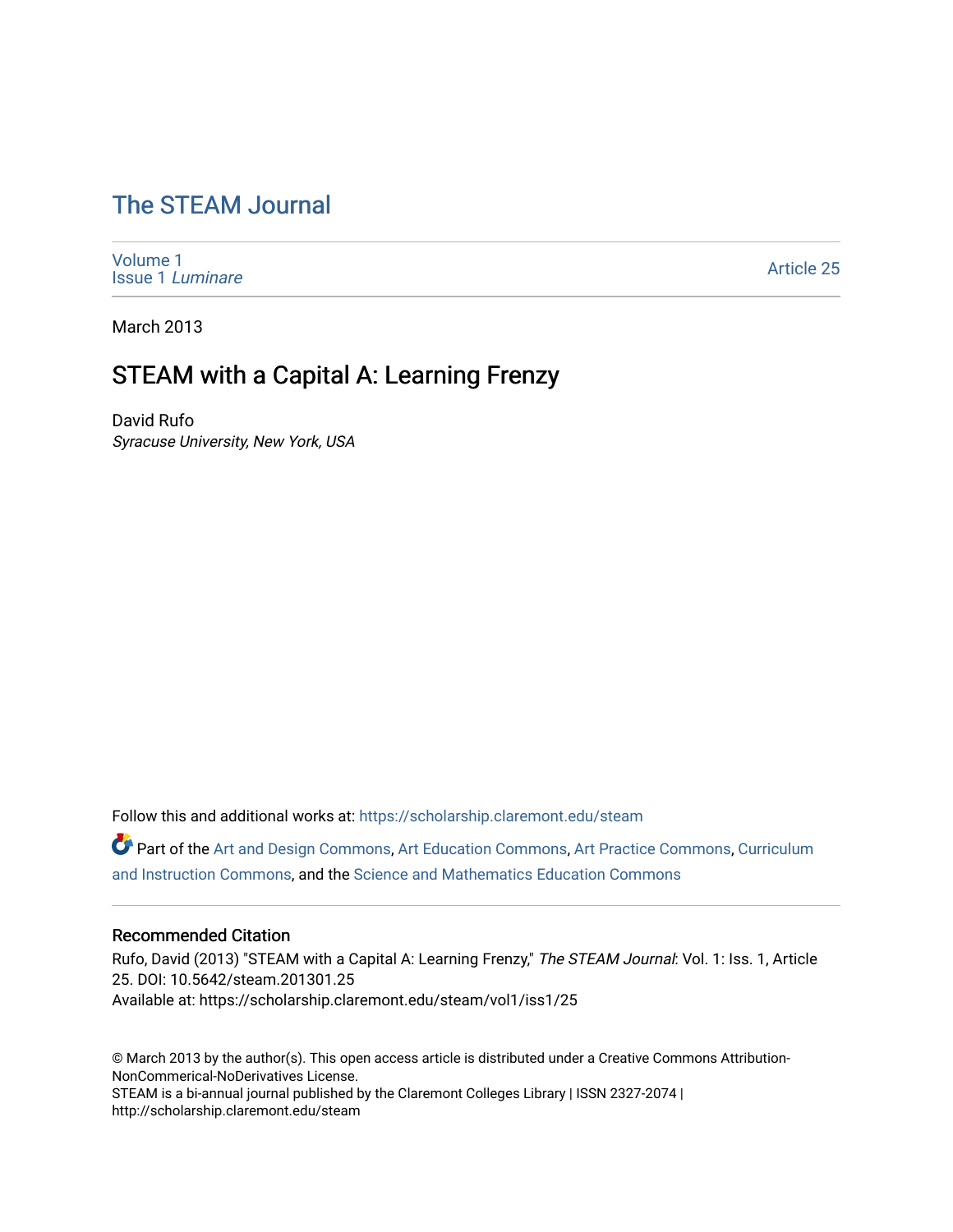# STEAM with a Capital A: Learning Frenzy

## Abstract

A student dipped a brush into a bowl of viscous tempera paint and in a few quick strokes formed thick magenta letters on a large display board. Nearby a handful of students were working together to attach string to paper cups and balloons. Across the room a small group of girls were lying on the floor carefully adding multi-colored text to a poster. Two others created characters out of Popsicle sticks for a puppet show...This is how the integration of Science, Technology, Engineering, Arts, & Math (S.T.E.A.M.) happened with the fourth and fifth graders during the first few weeks of school.

## Keywords

STEM, STEAM, Science Fairs, History, Art, Creativity

## Creative Commons License



This work is licensed under a [Creative Commons Attribution-Noncommercial-No Derivative Works 3.0](https://creativecommons.org/licenses/by-nc-nd/3.0/) [License](https://creativecommons.org/licenses/by-nc-nd/3.0/).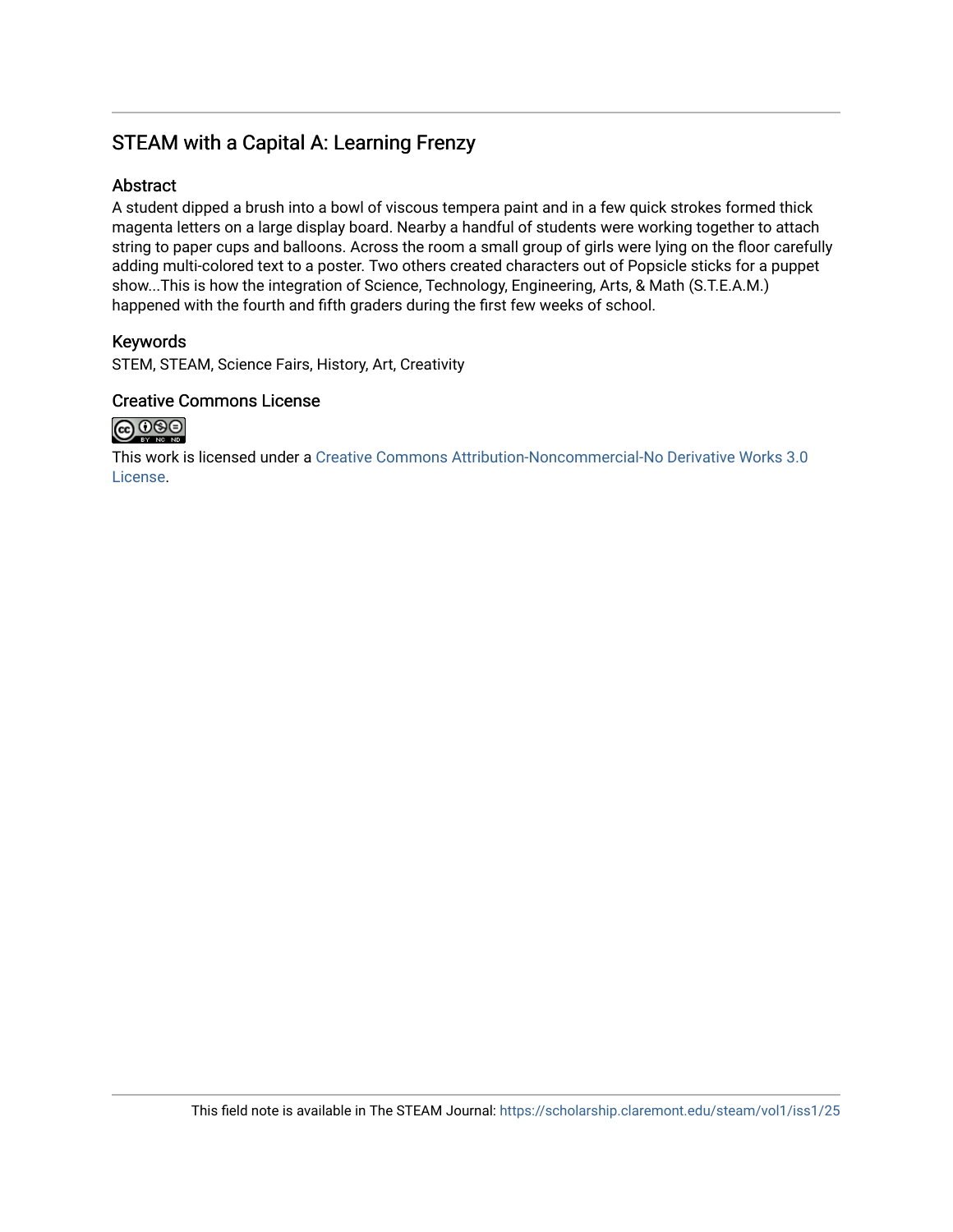### **STEAM with a Capital A**

### **Learning Frenzy**

## David Rufo

A student dipped a brush into a bowl of viscous tempera paint and in a few quick strokes formed thick magenta letters on a large display board. Nearby a handful of students were working together to attach string to paper cups and balloons. Across the room a small group of girls were lying on the floor carefully adding multi-colored text to a poster. Two others created characters out of Popsicle sticks for a puppet show.

The classroom was permeated by an energetic buzz. Those who desired silence were allowed to don noise-canceling headphones or work in an adjacent room. Outside, one boy was designing a contraption made of sticks and masking tape while others filled a large plastic bin with water to test the buoyancy of a raft made of plastic rulers. A few yards away four boys laid out a 30-foot measuring tape so they could see how far the catapult they hobbled together out of scrap materials would launch a water balloon. Students were measuring, painting, drawing, rehearsing, testing, shouting, watching, devising, critiquing, planning, inventing, constructing, creating, collaborating and debating. It could be best described as a learning frenzy. This is how the integration of Science, Technology, Engineering, Arts, & Math (S.T.E.A.M.) happened with the fourth and fifth graders during the first few weeks of school.

#### **The Pilot Program**

Last year my teaching partner and I were the fourth grade general classroom teachers. In January, the fifth grade teachers asked us if we would be interested in teaching math and science for both the fourth and fifth grade while they taught Language Arts and the Humanities. I found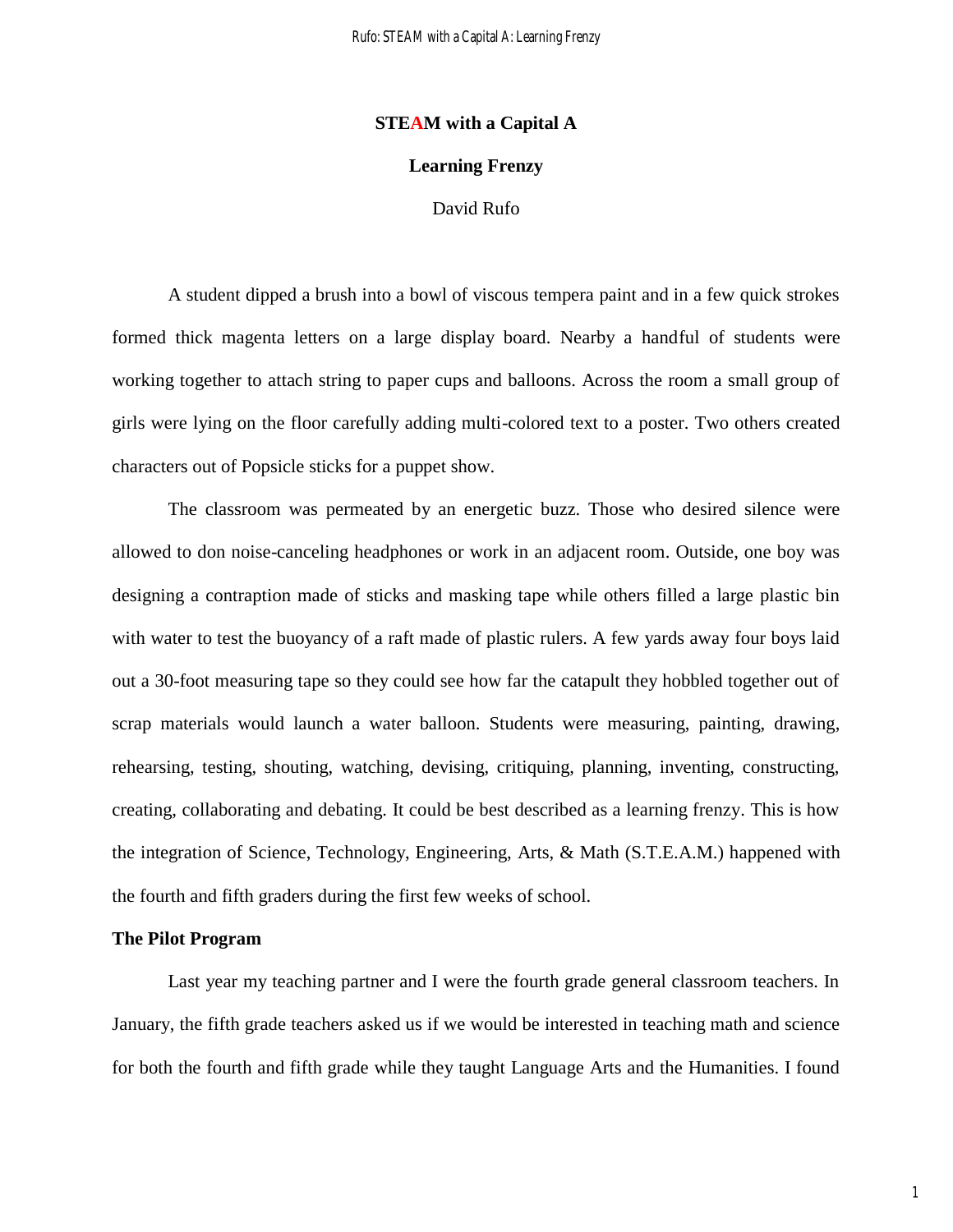the idea intriguing. However, fifth grade was the first year that students participated in our school's science fair. I felt science fairs required students to take part in a highly stylized and predetermined mode of learning that contradicted our child-centered and democratically based classroom which necessitated an open-ended, fluid curriculum. Our classroom allowed for playful investigations and serendipitous discoveries; this, in a sense, ran counter to how I believed science fairs had evolved. Since their inception in the 1950s, science fairs have become *"an educational rite of spring"* (Craven & Hogan, 2008. p.679). Research on the effectiveness of science fairs, however, shows that participation does not produce a *"significant effect of students' understanding of the scientific method and attitudes toward science"* (Yasar & Baker, 2003. p.9).

## **A New Paradigm**

I attempted to do away with mandatory science fair participation for fifth graders to no avail. Because of this, my teaching partner and I decided we would have to reinvent what it meant to participate in a science fair by creating a new science learning



**Playful investigations**

paradigm through STEAM education with a capital A. My current research interest in the self-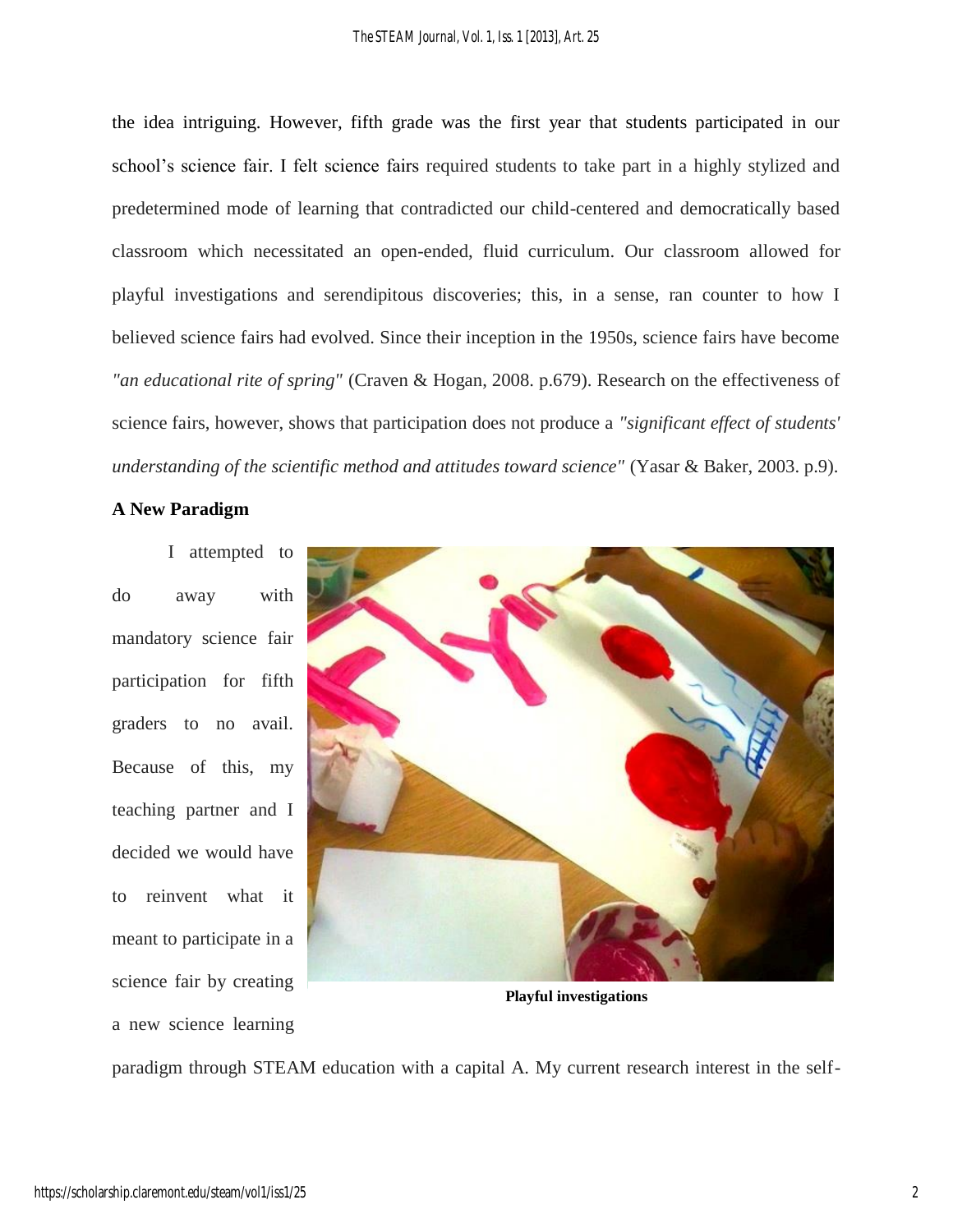initiated creativity of children brought me to the understanding that *"children are drawn to an arts-based approach of inquiry"* (Rufo, 2012, p. 41). Research studies have also shown connections between creative learning and academic achievement (Mason, Steedly, & Thormann, 2008). Having the arts as an integral part of the STEAM educational approach made sense.

#### **Weekly STEAM Fairs**

A few years ago the decision was made to have students in grades  $5 - 8$  do all of their science fair work in the classroom in order to minimize the influence of parents on projects. In order to complete the projects in the allotted classroom time period, the fifth grade classroom had to begin preparing for the science fair months in advance. But I did not want the science fair to become an all-encompassing production; instead, I devised an approach where students would become familiar with, and eventually internalize, the scientific process through hands-on activities. On Mondays and Tuesdays students are guided through a science experiment and lab note write up that includes a purpose, hypothesis, data chart, results, and conclusion. On Wednesdays and Thursdays students design and conduct their own experiments loosely based on a theme, concept, or element from the guided experiment. On Fridays, students present their learning to the class using an arts-based method of their choosing. Students may share what they have learned by creating a song, painting, skit, dance, poem, story, sculpture, or demonstration. Students are also welcome to present their learning using more traditional approaches such as a tri-fold display board or lecture.

### **Stupendous Results**

The word *fair* denotes a gathering place to exchange ideas and present a variety of innovations in an engrossing way. The 900 year-old origin of the word is linked to festivals,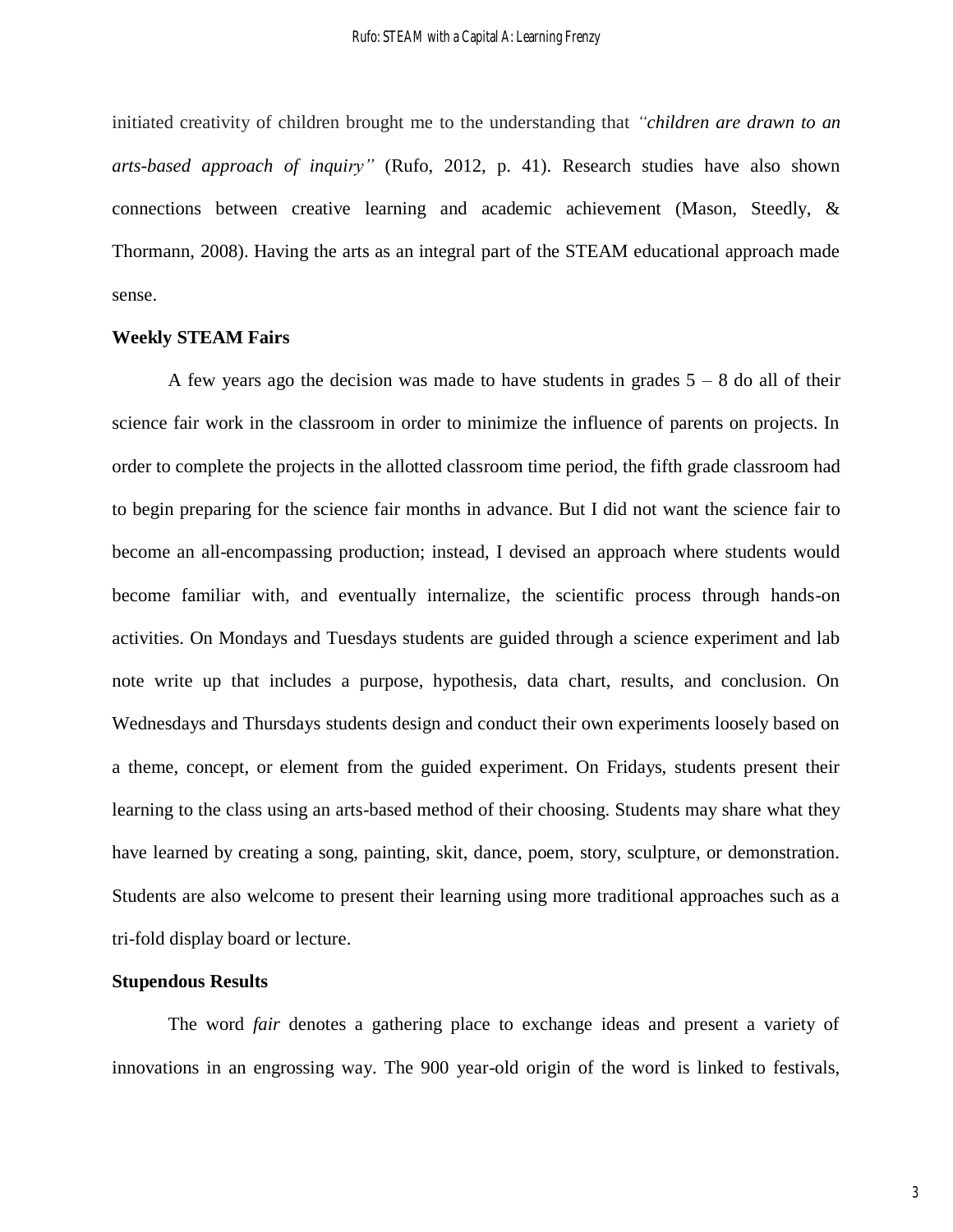holidays, and feasts. County fairs, state fairs, and world fairs have historically been places of excitement, ingenuity, and entertainment. Yet in many respects school science fairs have become predictable and formulaic - rows upon rows of students stand before tri fold boards reciting their purpose, hypothesis, results, and conclusion repeatedly as visitors pass by. President Grover Cleveland remarked at the opening ceremonies of the 1893 Chicago World's Fair that they were "*surrounded by the stupendous results of American enterprise and activity"* (Walworth, 1893, p.81). Cleveland was inspired by the sense of wonder and possibility.

#### **The Arts: A Key Aspect of STEAM**

In a  $21<sup>st</sup>$  century global economy the artistic practices found in arts-based learning such as *"creative thinking, self-discipline, collaboration and innovation — are skills that are in great demand"* (Lynch, 2008, p. 26). Bauman (2009) described the postmodern world as one of *'instant and erratic change'* (p. 160). Arts-based learning prepares students for this new reality by encouraging risk taking, experimentation, and divergent thinking (Cornett, 2007). An artsbased focus leads to learning environments that *"become places of discovery"* (Fiske, 1999, p. ix) and progressive classroom approaches encourage active engagement within integrated curriculums. During our STEAM labs the classroom transforms into an organic and evolving site for inquiry and reflection. Our students become deeply engaged in relevant and meaningful learning activities with an option to work in groups, pairs, or individually.

I believe approaching science fair through the practice of STEAM with a capital A will help usher in a new type of science fair where the participants and viewers walk away feeling informed, amazed, and entertained. Allowing kids to reinvent science fairs as STEAM fairs by emphasizing creative elements will infuse the event with possibility and wonder.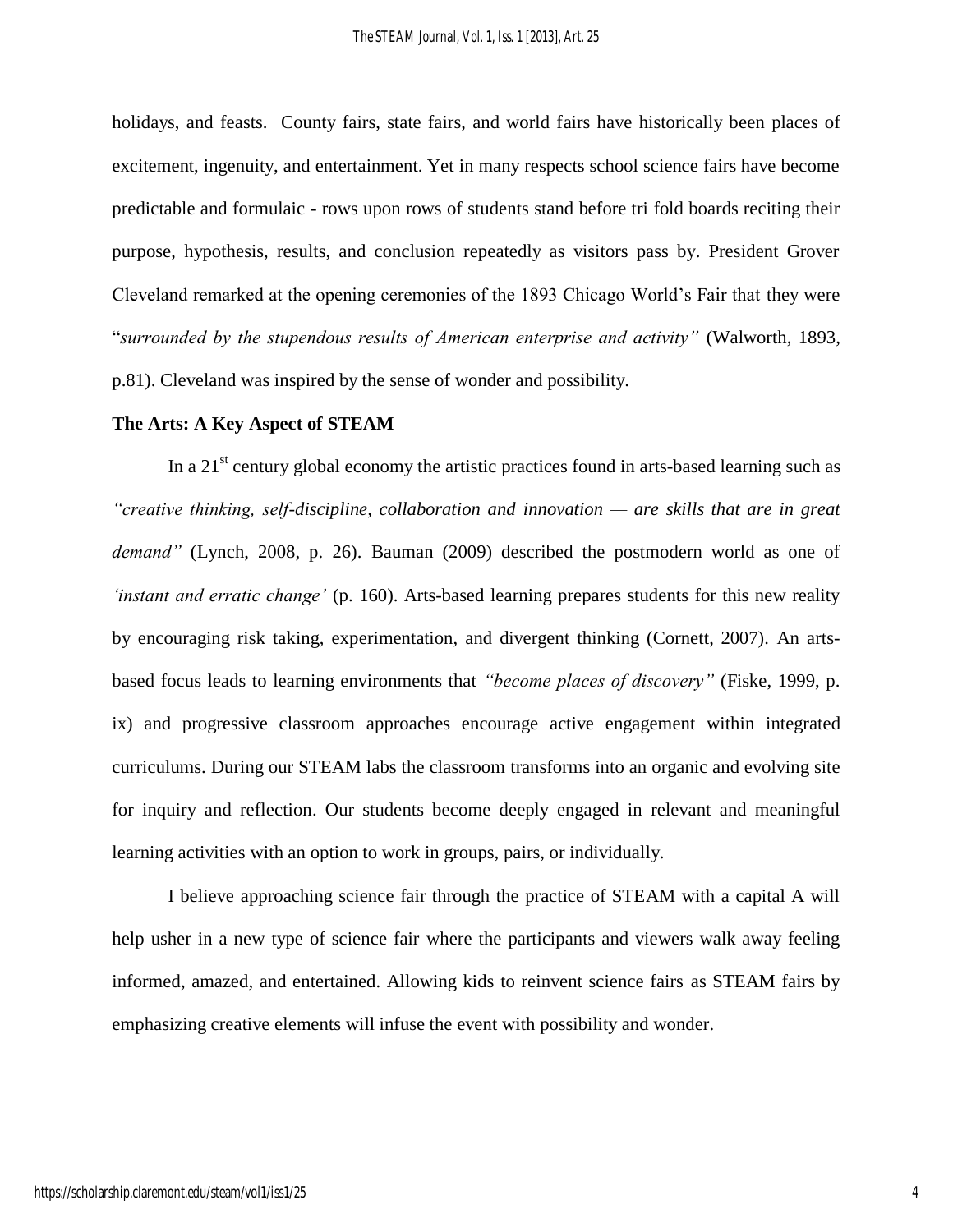**David Rufo** is a doctoral candidate in Teaching and Curriculum in Art Education at Syracuse University. With seventeen years of experience as a general classroom fourth grade teacher, David's current research interest is the self-initiated creativity of children in a child-centered environment. In addition to being a full-time teacher, David is also a visual artist and an adjunct instructor at Syracuse University where he has created and taught a course titled, Art Educators as Contemporary Artists. His most recent article titled, Building Forts and Drawing on Walls, was published in the May 2012 issue of the peer-reviewed journal, Art Education. Previously, his article titled, Allowing Artistic Agency in the Elementary Classroom, was published in the May 2011 issue of Art Education. David also is an invited author at the online art blog, ALT/space [www.tajaltspace.com](http://www.tajaltspace.com/)